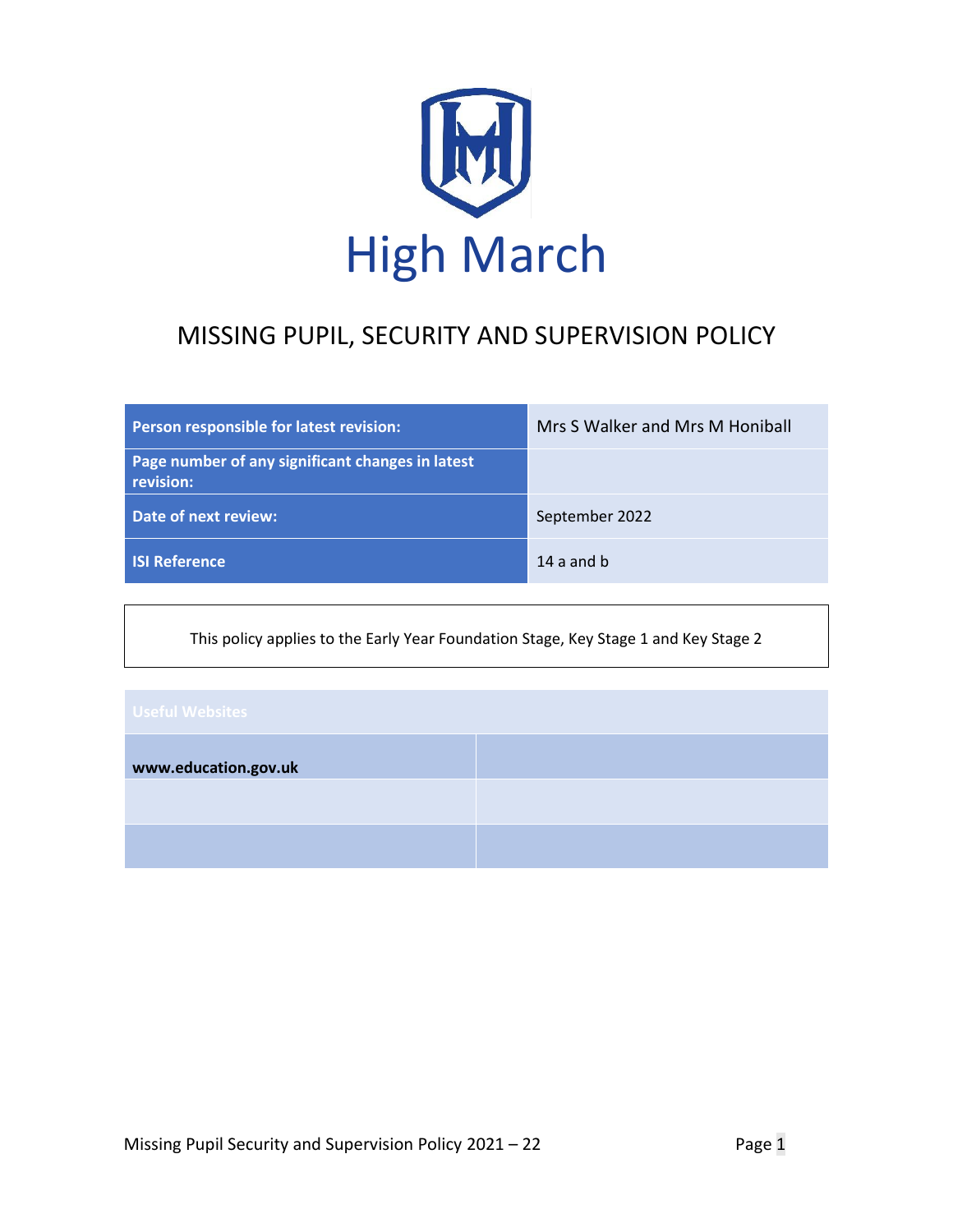# **High March Missing Pupil, Security and Supervision Policy**

**This policy and procedure does not cover normal absences through illness**. **For children missing in education please see our Child Protection and Safeguarding Policy and the CME guidance in KCSIE September 2021** [Keeping children safe in](https://www.gov.uk/government/publications/keeping-children-safe-in-education--2) education - [GOV.UK \(www.gov.uk\)](https://www.gov.uk/government/publications/keeping-children-safe-in-education--2)

This policy applies to all the children in the School, including those in the Early Years Foundation Stage (EYFS). Within school we take all possible precautions to prevent a child from going missing. It is important that up to date contact information for parents and carers is provided and that the School Office is informed if these details change. Staff should ensure that the electronic registers of attendance on Engage are completed accurately by 9.10 am in the morning and by 2.10 pm in the afternoon. At Junior House the Office Staff will check the registers. At Upper School the Administrator/PA to the Directors will check the registers.

# **Missing Pupil Procedure**

**In the event of a member of staff fearing that a child has gone missing whilst at School:** Staff should always be aware of which children should be in their classes so that the absence of any child can be ascertained at the beginning of a lesson. At Upper School the peripatetic lesson timetables for music and drama are shared, and daily rotas are displayed on classroom doors and pupil absences are displayed on the staff notice board. At Upper School staff will use their experience and judgement as to the credibility of any explanation given by the class. If no explanation can be found or if the member of staff has any doubt as to the reliability of an explanation the following procedure is followed:

- If a teacher suspects that a child is missing from a lesson or activity, they must contact a member of the Senior Leadership Team immediately. At Junior House this will be the Head of Junior House . At Upper School this will be HoUS or DH (T & L) Records must be checked to see if the child has been signed out by a parent or carer during the day. At Junior House the signing in/out book is in the Receptionist's office and at Upper School it is by the front door.
- The Optional Subject Register at Upper School must be checked for attendance at an extra lesson and a check made with the teacher in charge of the optional classes the child attends for any changes or temporary arrangements.
- The SLT member and any available teachers and classroom assistants will carry out a thorough search of the building, including outside areas, toilets and storage areas. The school CCTV footage will also be viewed to identify any child leaving the school site. The Headmistress must be informed as soon as possible.
- Children will remain in their classrooms under adequate supervision. The safety and care of other children is paramount so the security of the school and the number of staff remaining to supervise the other children must meet EYFS requirements and be adequately maintained while the search continues. If necessary, staff will promptly,

Missing Pupil Security and Supervision Policy 2021 – 22 Page 2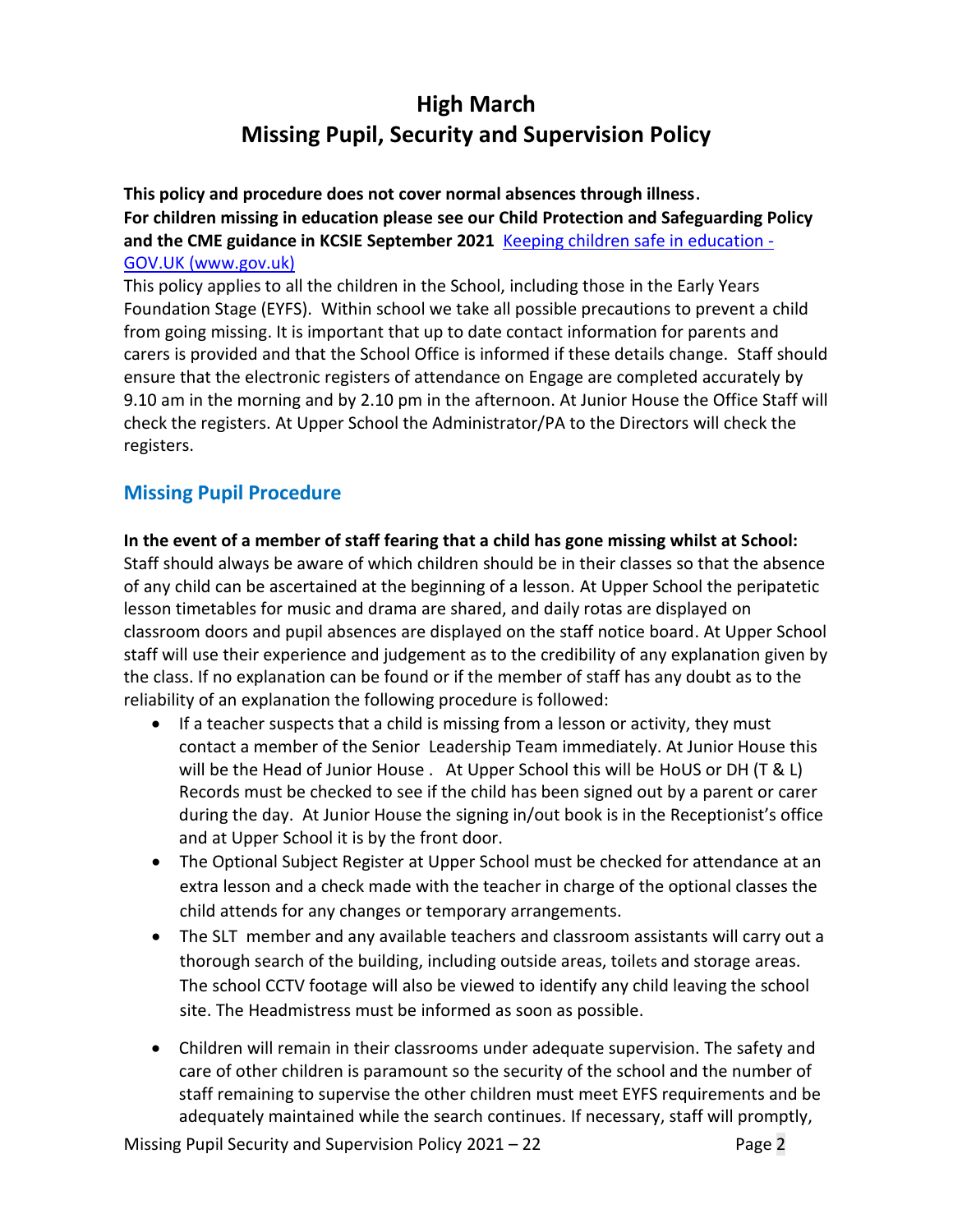but calmly round up all children to the hall and designated members of staff will supervise the children.

- Staff will count and name check all the children present against the class register whilst the groups are assembled in one place.
- A thorough check of all exits will be made, to ensure all gates / doors were locked / bolted and there are no other ways a child could have left the school. If something is discovered this needs to be drawn to the attention of the Headmistress immediately.
- If the child has not been found after 10 minutes from the initial report of them as missing, then the Headmistress will contact the child's parents to inform them of the situation and to ascertain:

-Whether the child is at home

-Whether the parents know of any reason the child might leave the school premises

-Whether the parents have any idea of where the child might go

- If the parents do not have the child then the Headmistress will notify the police. Once the police have been informed staff should continue with the search until advised otherwise.
- When contacting parents/carers, the Headmistress will ask them to bring with them a recent photograph of their child if one is not available at School.
- If the missing child has any special medical or learning needs then these need to be noted to be disclosed to the police or other agencies.
- A thorough search of the school buildings will continue and be carried out by senior members of staff with the help of other members of staff available.
- A full record of all steps taken must be recorded by the staff involved in searching for a missing child. The recording of such information must be done as soon as practicable, but must not impede the search.
- Once the incident is resolved the Headmistress and staff will review relevant policies and procedures and implement any necessary changes.
- Consideration must be given to the need to inform Ofsted of any incidents. If appropriate, a risk assessment should also be carried out to minimise the possibility of the incident happening again.

# **In the event that a child goes missing whilst the parent or carer is on the premises, such as at the beginning or end of the school day, the following procedure should be followed:**

# **Junior House**

- The Headmistress will be informed by the member of staff who is aware of what has happened.
- The Headmistress will take her mobile phone and liaise and remain with the parent concerned.
- The Head of Junior House will be contacted.
- The Head of Junior House will organise a search of the sites by all available staff including the office, grounds and bursarial staff.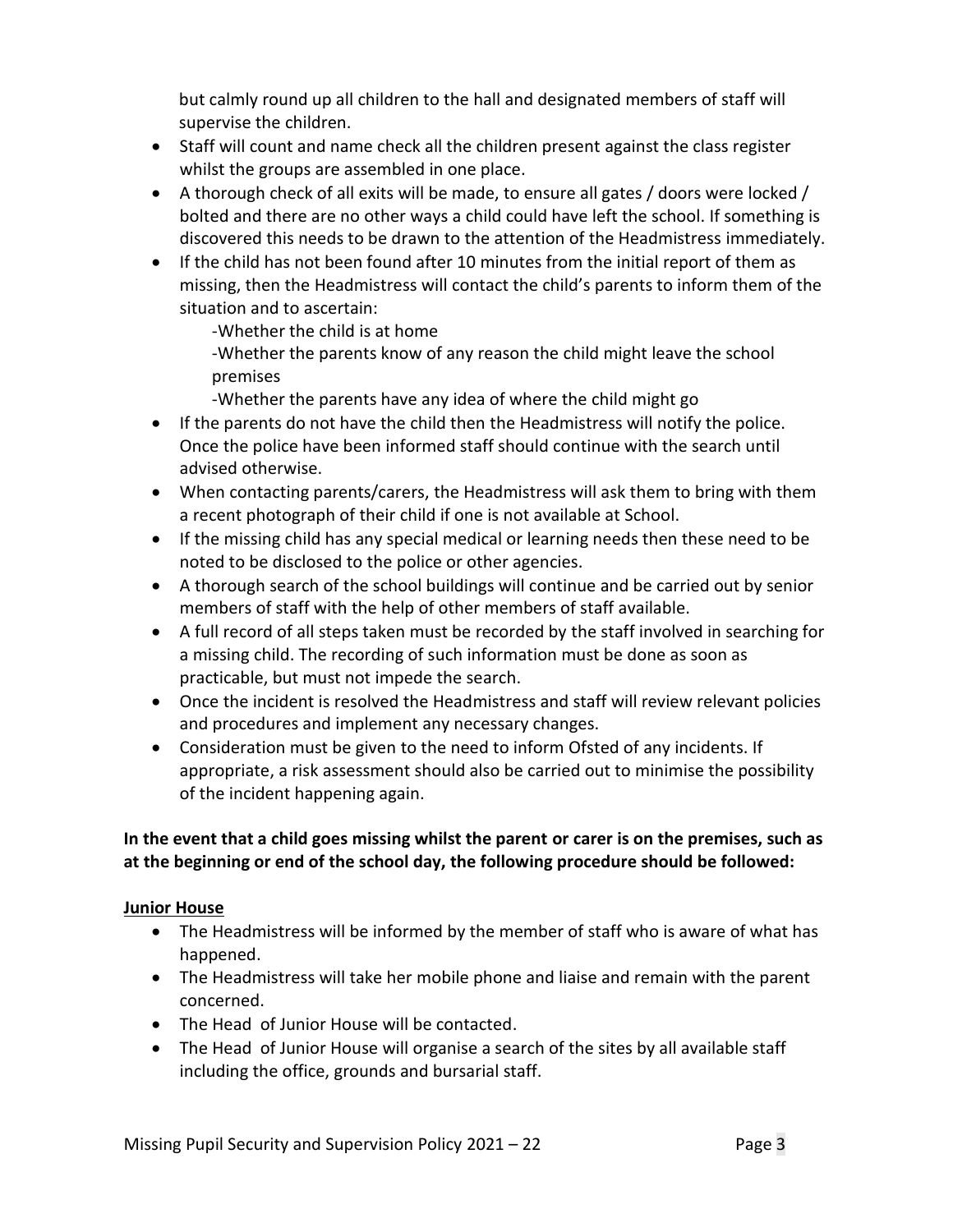**At this point the parents will be asked if they wish the police to be notified. If the parents cannot be contacted, then the School will contact the police.** The search may be extended to surrounding roads by car or on foot.

### **Upper School**

- The Head of Upper School (HoUS) and Deputy Head (Teaching & Learning) will be informed immediately.
- The Headmistress will be informed by the member of staff who is aware of what has happened and the Headmistress will go straight to Upper School taking her mobile phone with her.
- The HoUS who is also Deputy Head (Pastoral) will take her mobile phone and liaise and remain with the parent concerned.
- The Deputy Head (Teaching and Learning) will organise a search of the sites by all the available staff including office, grounds and bursarial staff.

**At this point the parents will be asked if they wish the police to be notified. If the parents cannot be contacted then the School will contact the police.** The search may be extended to surrounding roads by car or on foot.

# **Attendance at After School Activities (including Swimming) at Junior House**

Lists of children attending clubs, prep, swimming or After School Care are emailed to staff. There are also hard copies of the registers kept in the Junior House Office. If parents collecting a child inform the class teacher that the child will not be attending the session that day, the teacher will inform the member of staff responsible for the register.

The children are accompanied by the staff to the hall to wait for the start of clubs etc. A register is kept of the children attending sessions each day. If the School Office receives notification that a child will not be attending, the register will reflect this and the staff member concerned notified.

At the end of snack the children are collected by the staff for their activities. The staff are required to keep a register for their activity as an extra check. If a child appears in the Hall and there is no record of them attending a session a member of staff will check with the Office before calling parents. If a child who should be attending the session is missing then the procedures outlined above for a missing child will be followed. At the end of an after school activity a teacher will accompany the children to be collected. If children are not collected, they will be taken to the School Office and the parents contacted.

# **Attendance at After School Activities (including Swimming) at Upper School**

Lists of children attending clubs, prep, swimming or After School Care are shared with staff and copies are placed in the Administrator/PA to the Directors Office.

At 3:50pm, the children are sent to the designated rooms for refreshments and to wait for the start of clubs, Early Prep or swimming . Registers are taken by the members of staff on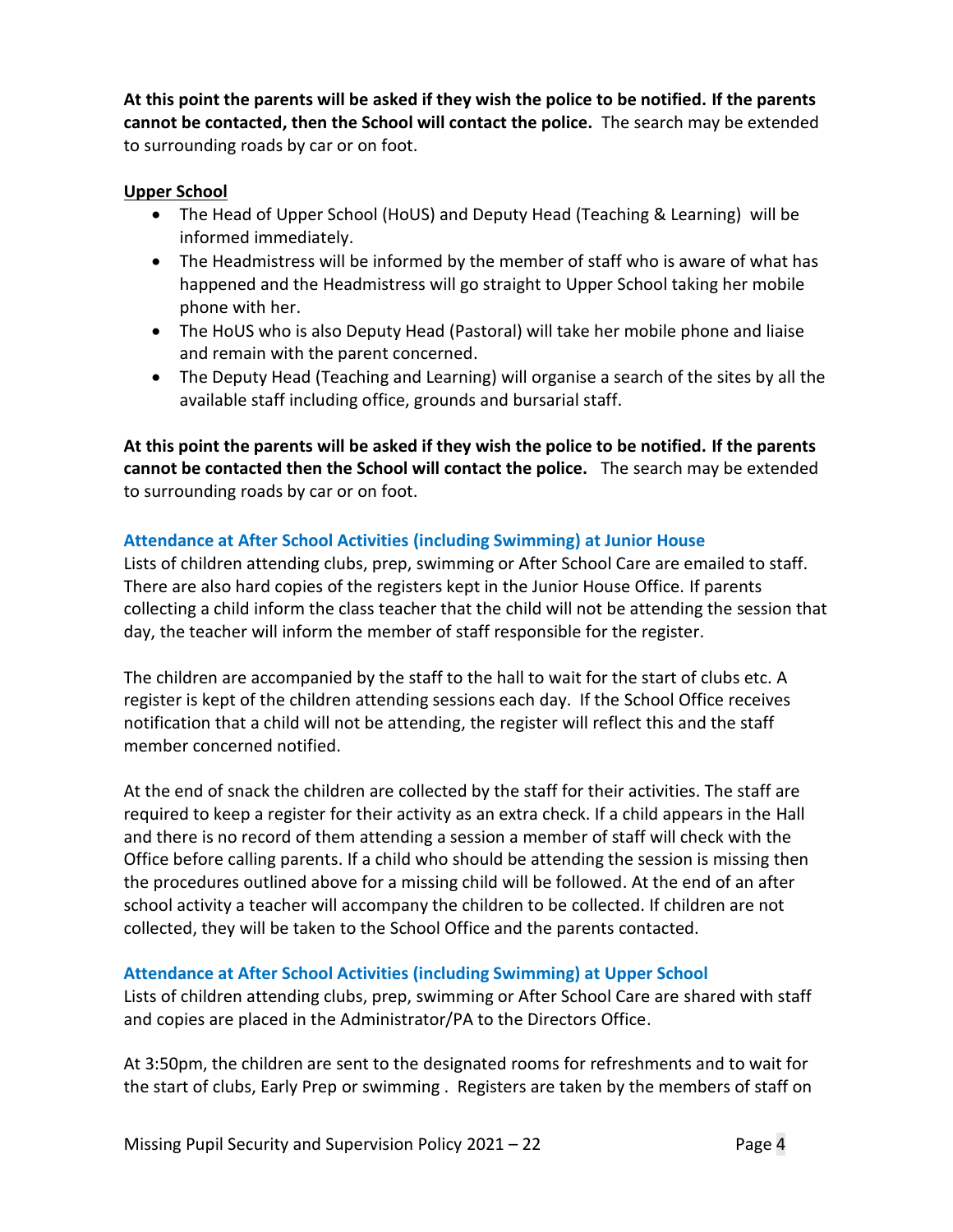refreshments duty. If parents have informed the School that the child will not be attending the session that day, this will be noted on the registers by the Assistant Tutor.

If a child is on a club register, but is not present, then the registering member of staff will ask a colleague to check with the member of staff on gate duty to see if the child has been collected. They should also check the absence board in the staffroom and the signing in and out book. If these checks do not locate the child, then the member of staff will ask the School Office to call the parents straight away. The member of staff should wait to hear back from the School Office for confirmation that the child has been located and note this on the register. If the child has not been located then the procedures outlined above for a missing child will be followed.

At 4pm the children are collected by the staff for their activities. Swimming staff will walk swimmers down to the pool.

At the end of a club at Upper School, club leaders will accompany the children to collect their bags and the children will be sent to the blue gate where the teacher on duty will dismiss them. If children are not collected, they will be taken to Late Prep and the School Office will be asked to contact the parents. If a child is going on to attend a further session such as Supervised Prep or Swim Squad, another register will be taken at the start of that session.

If dismissal is at 5:30pm and children are not collected, the member of staff will sit the child in the Upper School entrance hall and make contact with the member of SMT on duty to check that no messages have been left. They will then contact parents using the contact information on Engage. The teacher will remain with the child until parents arrive.

#### **Educational Visits**

On visits we have a high ratio of adults to children to ensure the safety of the children at all times. Risk assessments are completed and approved by the EVC or Headmistress before visits take place; including the procedure in the event of a missing child. (Please refer to Health and Safety, Educational Visits Policy.)

#### **Swimming Pool**

In the case of children using the school pool, provisions of the High March Normal Operating Procedure and Emergency Action Plan Policy should be observed. The number coded security door must remain locked and all staff must check this carefully when leaving the pool and ensure that the external door to the pool house is kept closed after entry. In the event that a child is lost, the pool should be evacuated, the changing rooms, and pool house thoroughly searched and an immediate search undertaken for the child. There is always a minimum of two members of staff at the swimming pool. One member of staff should search the pool house and the second and any other staff should supervise the evacuated children. The procedures for missing pupils outlined at the beginning of this policy should then be followed if the child is not found.

Missing Pupil Security and Supervision Policy 2021 – 22 Page 5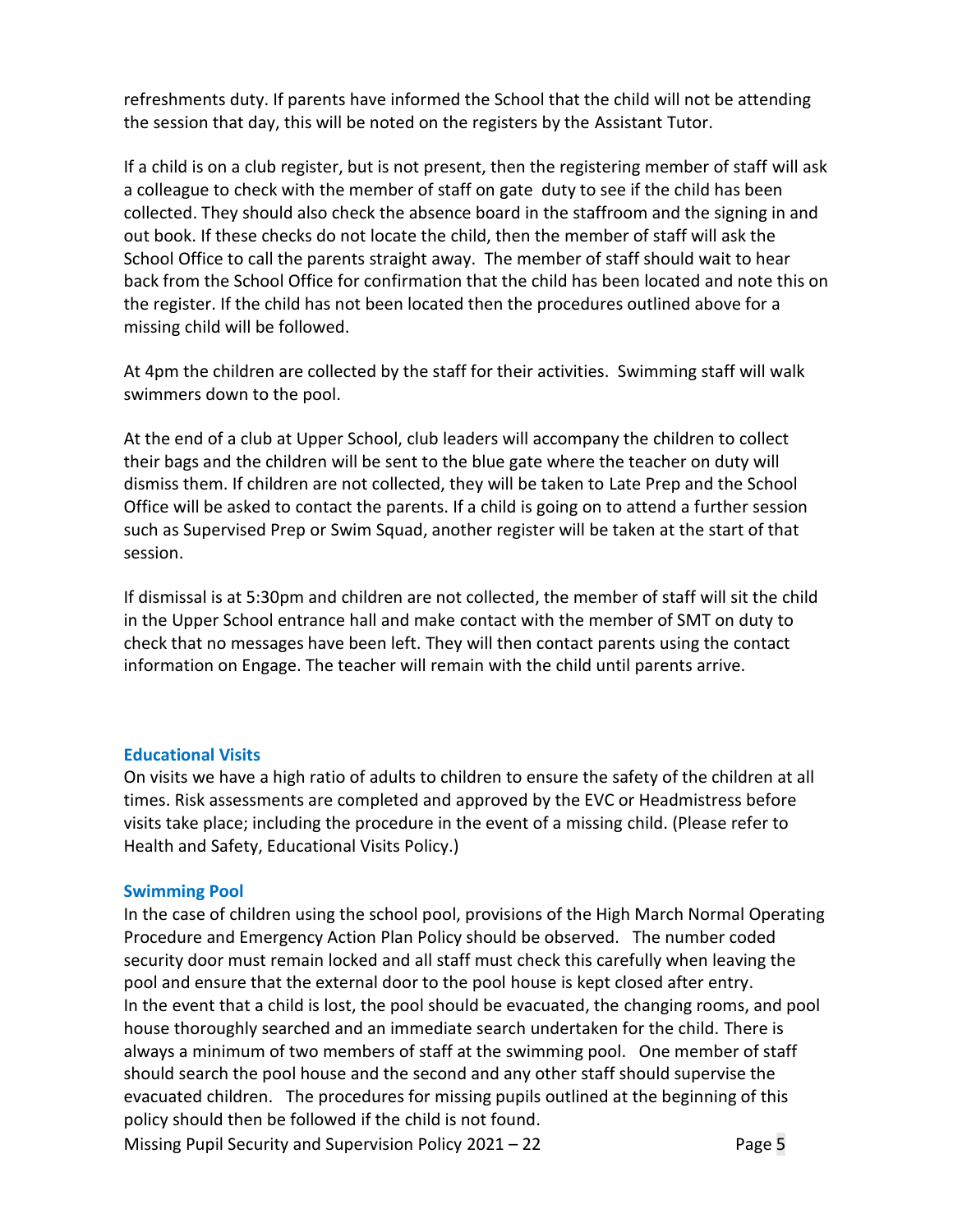# **Security**

We aim to provide a safe and secure environment in which pupils learn, staff and contractors work and others can visit.

The person in overall charge of security procedures is the Headmistress. She will be assisted by the Bursar and the other members of the Senior Management Team. All members of staff are responsible for implementing this policy and ensuring the daily safety and security of everyone within the School.

#### **Gates**

During the school day the gates into the main school areas and buildings, including the pool area, are kept locked.

#### **Entry to the school**

All visitors at these times enter through the main door at Junior House which is monitored by security cameras in the School Office. At Reception at Junior House there is a signing in electronically and a visitor's badge is given to all authorised visitors. At Upper School visitors enter through the front door and sign the Visitors' Book in the entrance hall. A visitor's badge is then issued. Any person in school without a badge should be challenged by staff and their presence checked with the Office.

The coded security gates and side gates are opened at the following times to facilitate parents and children entering. The codes are changed regularly. Apart from the blue swimming pool gate which has a code, the other blue gates at both Junior House and Upper School are opened via a fob. Fobs are issued to the staff by the Bursar.

The persons responsible for opening and closing these gates are listed below:

#### **Upper School**

| 8:00am open                                         | Gap Tutor (Small Blue Gate and Large Blue Gate) |  |
|-----------------------------------------------------|-------------------------------------------------|--|
| 8:25am close                                        | HoUS and Deputy Head(T & L) (Large Blue Gate)   |  |
| 8:30am close                                        | Gap Tutor (Small Blue Gate)                     |  |
| 3:50pm open                                         | Duty Teacher (Large Blue Gate)                  |  |
| 4:00 pm close                                       | Duty Teacher (Large Blue Gate)                  |  |
| 4.45 p.m. open/close Duty Teacher (Large Blue Gate) |                                                 |  |
| 5.30 p.m. open/close Duty Teacher (Large Blue Gate) |                                                 |  |

# **Junior House**

| <b>Brown Gate</b> |                                  |
|-------------------|----------------------------------|
| 8:00 am open      | Classroom Assistant (Brown gate) |
| 9:15 am close     | Ground Staff (Brown gate)        |
| 3:15pm open       | Ground Staff (Brown gate)        |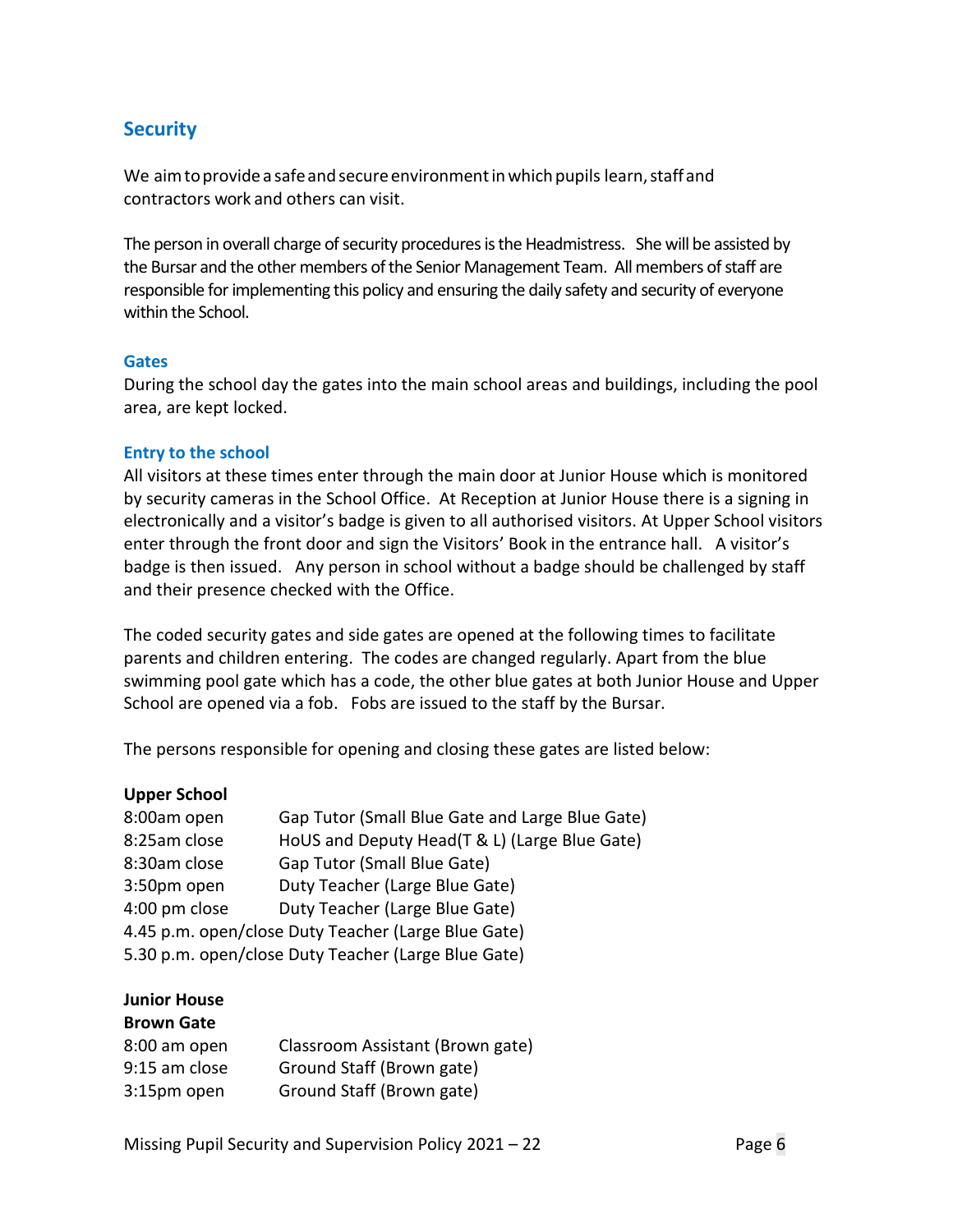4:00pm close A member of staff who is on Biscuit and Juice duty in the hall (Brown gate) **Blue Gate by Pool (opened and closed by Member of the Nursery Staff)** 8:30 open 9:10 close 12:55 open 1:10 close 3:25 open 4:00 close

#### **Phones**

There are phones placed around the two sites which ensure that staff can be contacted in the event of an emergency or in order to facilitate staff contact with the Office. A full list of contacts is displayed by each phone.

#### **Movement between sites**

Members of staff always accompany children moving between sites, with the exception of those girls in Year 6 whose parents have given the school written permission to walk from Upper School to Junior House to meet siblings. These children are issued with a pass to show the teacher on Line Duty at Upper School.

At the end of the extended school day at 5.30p.m. any girls not collected at Upper School are accompanied by the teacher on duty down to the Upper School Office from where the parents will be contacted.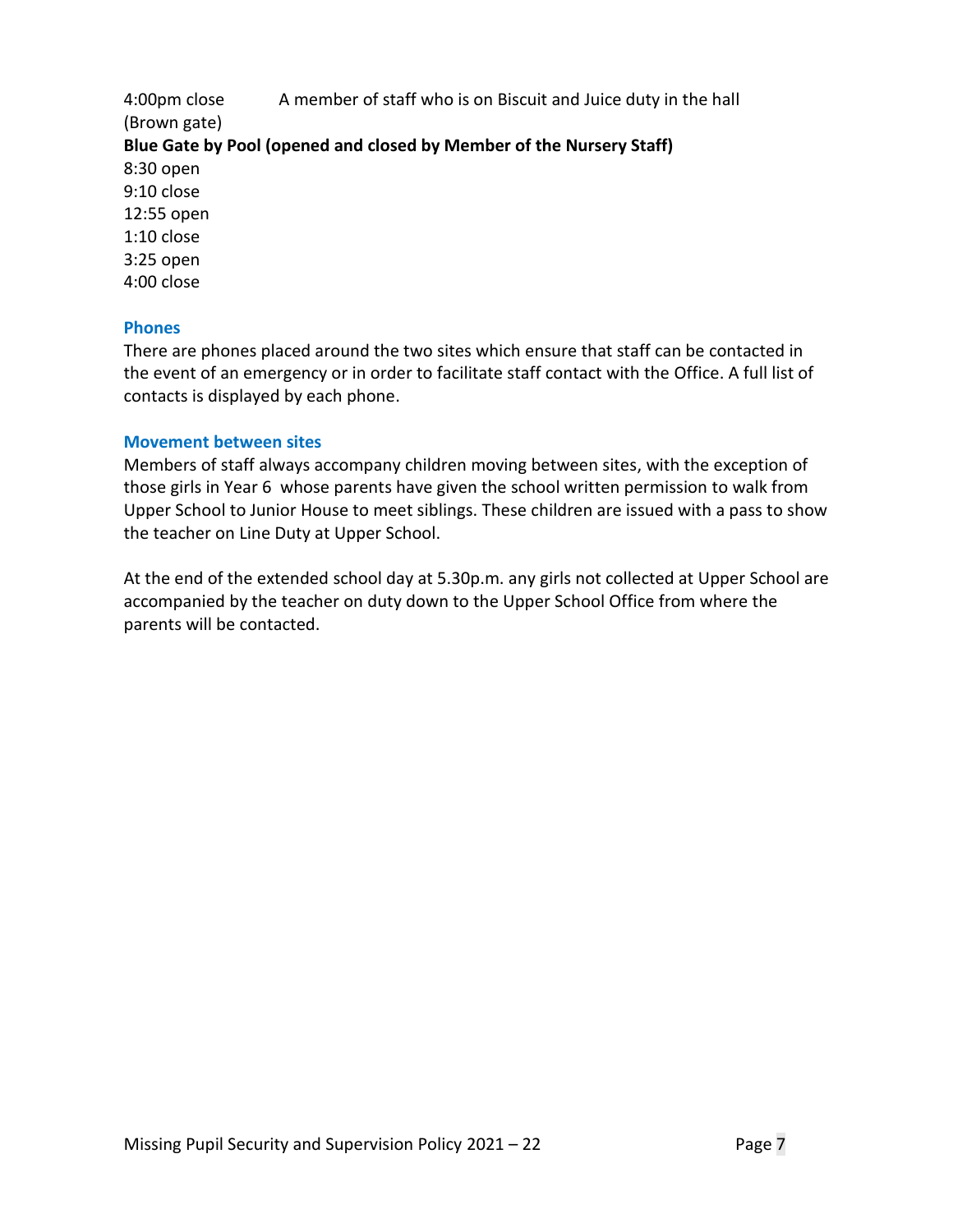# **Supervision**

#### **Before School**

#### **Junior House:**

Children arriving at School between 8:00am and 8:30am are taken to the Den (KS1) or the Nursery (FS) where they are supervised by Classroom Assistants at 'Early Birds'. When this finishes at 8.30am, Nursery and Reception children are accompanied to their classrooms. Years 1 and 2 children make their own way to their classrooms. A register is kept of those attending this session.

#### **Upper School:**

Girls arriving at school between 8:00am and 8:25am are supervised in the playground or the hall (if the weather is inclement) by the Assistant Tutor before lining up to be dismissed by the Duty Teacher to go to the classrooms.

#### **After School**

#### **Junior House**

Once collected by parents, children are deemed to be under their supervision. Those girls staying for the After School Activity Programme will be accompanied by the Teacher or Classroom Assistant, who has an updated list of those attending clubs or After School Care, to the area designated for snack time before clubs. Children attending After School Care will be taken directly to the Den for their refreshments at the end of the day. If a child is not collected after School and is not taking part in an activity or registered for After School Care, the teacher will leave the child in After School Care and then ask the School Office to contact the parents. The whereabouts of the parents will then be relayed to the staff in After School Care.

# **Upper School**

The staff member on gate duty at 3.50p.m., 4.45 p.m. and 5.30 p.m. collects the Gate Duty clipboard which contains information about Year 6's who have permission to travel home independently and any changes to regular pick-up arrangements for other pupils, which is updated daily the Administrator/PA to the Directors, HoUS or Form Teachers. **Movement around the school during the school day**

In Junior House when girls are sent on an errand or for medication they are sent in pairs for safety reasons. Staff will always be aware of the length of time such absences should take and can phone the Office from one of the strategically placed phones if they need to check on a child's whereabouts.

In the EYFS, the children are supervised at all times and in all areas from the moment they are droppedoff at School until they are collected at the end of their session. All members of staffsupervising are well qualified and ratios are adhered to in line with the requirements of the EYFS framework.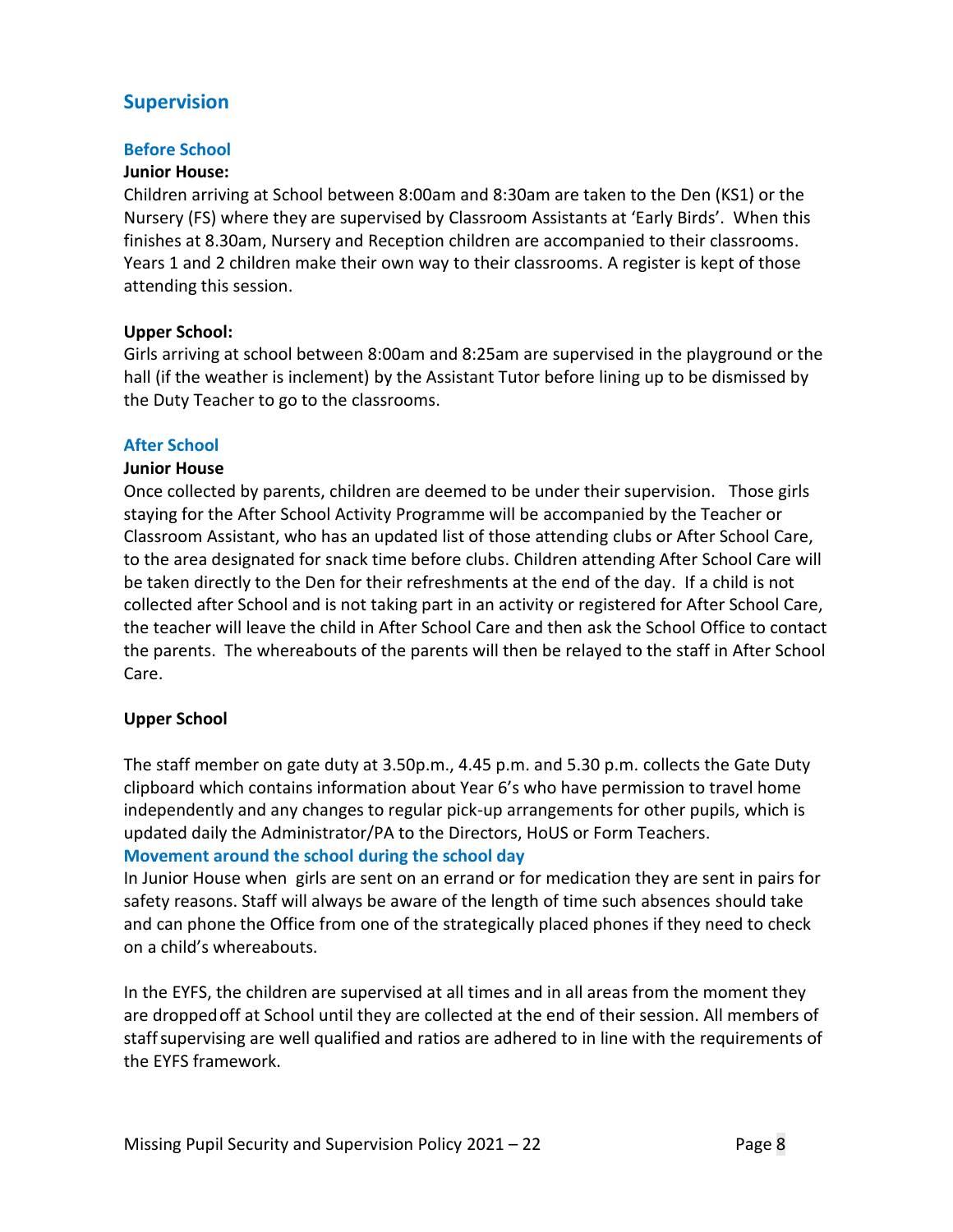Play areas are supervised by a suitable number of staff . Other staff are always within calling distance in case they are needed.

Movement around Upper School should be calm and quiet. Pupils may move around the school individually to use the toilets, collect items, run errands or attend peripatetic music and drama lessons. Where pupils need to leave a lesson to attend a peripatetic lesson at a specific time the peripatetic teacher would contact the form teacher is the child does not attend.

If a child needs to go to the medical room or re-enter the school building during break times other than to go to the toilet, then they should be sent in pairs for safety reasons.

#### **Playtime Supervision at Junior House**

There are always at least three members of staff on duty outside and one inside at play times at Junior House. For safety reasons a system of bands is used to track the children entering the buildings for the toilet, first aid or other reasons. Six red bands are kept for girls visiting First Aid and eight blue bands for girls visiting the toilets. By controlling the number of bands it can be ascertained how many children are in the building in the case of an emergency such as fire.

In Junior House access to all teaching rooms is not allowed at playtimes unless there is a specialist lesson.

#### **Playtime Supervision at Upper School**

At morning break there are always three members of staff on duty. At lunchtime, there are always at least two members of staff on duty outside with another member of staff on duty in the dining hall. For safety reasons a system of bands is used to track the children entering the buildings for the toilet, first aid or other reasons. Ten red bands are kept for use at Upper School. Ten yellow bands are also used for girls using the library and ten green bands for lunchtime Accelerated Reader testing in the ICT Suite. Six blue bands are used for girls going to the Science lab. By controlling the number of bands it can be ascertained how many children are in the building in the case of an emergency such as fire.

In Upper School access for pupils tospecialist teaching rooms is only allowed when a member of staff is present or when permission has been sought and granted.

# **Changing Supervision**

#### **Junior House**

The responsibility for supervising pupils changing before or after a lesson falls to the class teacher and classroom assistants for PE and Ballet and the classroom assistants with swimming staff for swimming.

#### **Upper School**

The responsibility for supervising pupils changing before and after sports lessons falls to the member of staff coaching the group or team. Planning should incorporate the changing times toallow staff and pupils to reach their next lessons promptly. When

Missing Pupil Security and Supervision Policy 2021 – 22 Page 9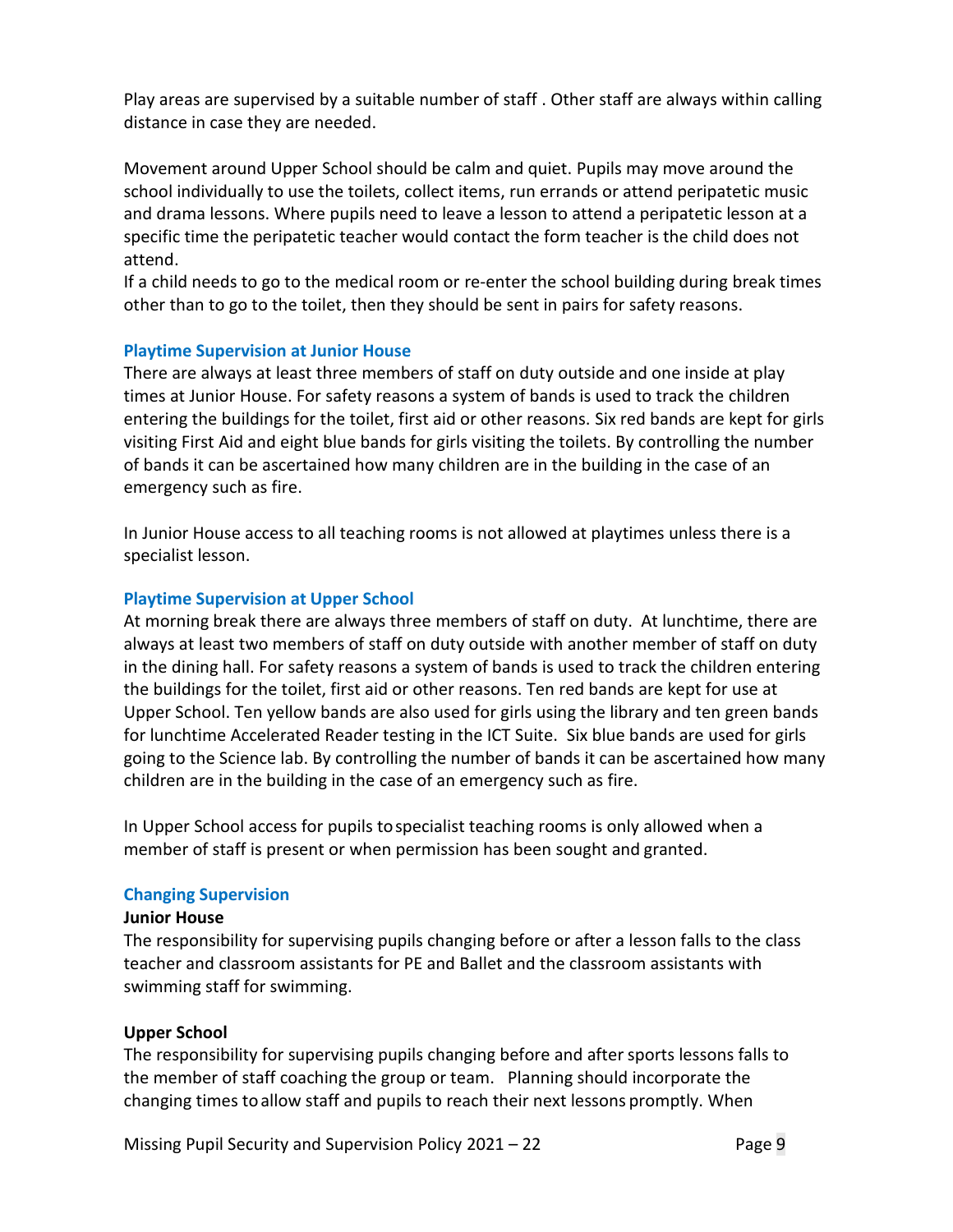changing early for away matches or for activities, it is the duty of the teacher in charge of the activity or coaching the team to supervise pupils changing. Where a male coach is employed, arrangements will be made for the pupils to be supervised by a female member of the School staff.

# **Notification and collection of sick children**

In the event that a child becomes ill during the school day a teacher or the School Nurse may ask the Office to contact a parent in order to arrange for the collection of the child at Junior House. At Upper School the member of staff will consult with one of the HoUS or Deputy Head (T & L) before a member of the Administration Team or the School Nurse rings a parent.

#### **Junior House**

Once the parent has been contacted and their time of arrival is estimated, the child will be accompanied by a Classroom Assistant or Teacher to the Office to await collection. In the event that a child is unable to wait in the School Office and is in the first aid area, the School Nurse, a Classroom Assistant or other member of staff will stay with them until the parent arrives.

# **Upper School**

Once the parent has been contacted and their time of arrival is estimated the child will remain in class. The teacher will contact an available member of staff and arrange for the child to be taken to the entrance hall for collection when the parent arrives. If a child is unable to wait in the classroom and is in the first aid room, the School Nurse, the Assistant Tutor, the Administrator/PA to the Directors or a teacher will stay with the child until the parent arrives. If there is no member of staff available to supervise the child a member of the Office staff will collect the child and take her to the School Office to wait. Children who are contagious or infectious must wait in the first aid room under supervision.

# **In the event of a child not being collected**

All classes in Junior House have systems in place whereby parents record if their child will be collected by somebody other than themselves. Parents are to inform the School either by writing this information in the Home/School Diary or contact the School Office. Children are only released to their parents or people who have been given permission to take the child. If a child was not collected we will, in the first instance, call the parents to establish the arrangements that they had for the collection of their child. If we are unable to contact the parents, we have contact details for other adults (given by the parents) who may be called to assist in such a situation. Uncollected children in Reception upwards wait in After School Care until they are collected. Uncollected Nursery children wait In FS After School Care in the Nursery.

# **Related Documents:**

- Child Protection and Safeguarding Policy
- Fire Safety Policy